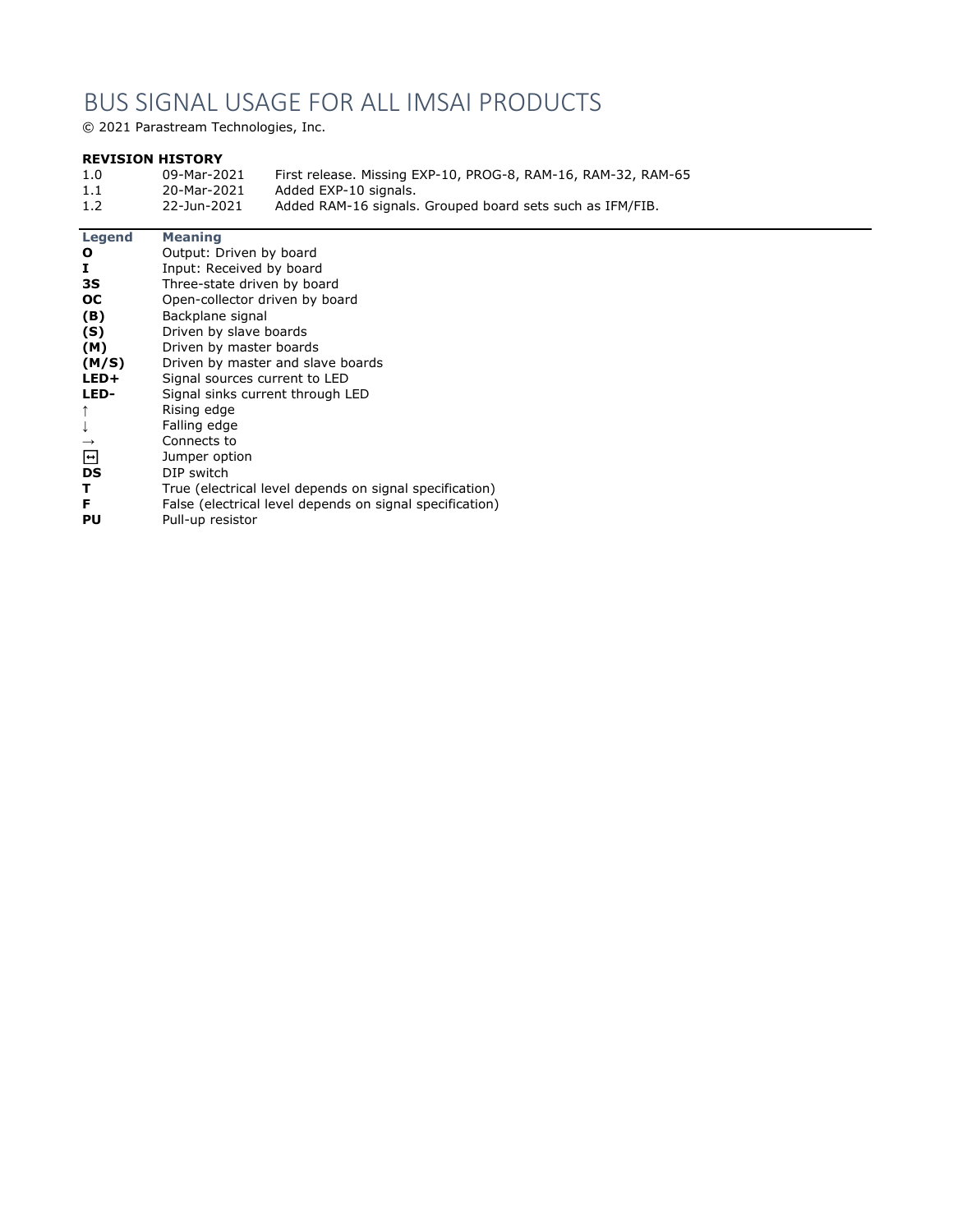| <b>IMSAI NAME</b>    | $+8V$                         | $+16V$                  | <b>XRDY</b> | /VI0 - /VI7                       | <b>XRDY2</b> | <b>AA14</b>  | <b>AA15</b>                      | A18 | A16                       | A17          | /STSDSBL                  | /CCDSBL | <b>UNPROT</b>                                  |
|----------------------|-------------------------------|-------------------------|-------------|-----------------------------------|--------------|--------------|----------------------------------|-----|---------------------------|--------------|---------------------------|---------|------------------------------------------------|
| <b>IEEE 696 NAME</b> | $+8V$                         | $+16V$                  | <b>XRDY</b> | $VIO* - VI7*$                     | $NMI*$       | PWRFAIL*     | DMA3*                            | A18 | A16                       | A17          | SDSB*                     | $CDSB*$ | <b>GND</b>                                     |
| <b>IEEE 696 USE</b>  | В                             | $\mathbf B$             | $\mathbf s$ | $\mathbf s$                       | $\mathsf{s}$ | $\, {\bf B}$ | M                                | M   | M                         | М            | $\boldsymbol{\mathsf{M}}$ | M       |                                                |
| <b>S-100 PIN</b>     | $\overline{\mathbf{1}}$<br>51 | $\overline{\mathbf{2}}$ | 3           | $4 - 11$                          | 12           | 13           | 14                               | 15  | 16                        | 17           | 18                        | 19      | 20                                             |
| CP-A                 | X                             |                         | $\mathsf O$ |                                   |              |              |                                  |     |                           |              |                           |         | $\rightarrow$ T5.<br>Probably ill-<br>advised. |
| <b>DIO</b>           | $\mathsf X$                   |                         |             |                                   |              | $I \Box$     | $\text{I} \ \boxed{\rightarrow}$ | I.  | $I, OC$ $\Box$<br>phantom | T.           |                           |         |                                                |
| <b>PDS</b>           | $\mathsf X$                   | $\mathsf X$             |             |                                   |              |              |                                  |     |                           |              |                           |         |                                                |
| <b>PDS II</b>        | $\mathsf X$                   | $\mathsf X$             |             |                                   |              |              |                                  |     |                           |              |                           |         |                                                |
| <b>EXP-10</b>        |                               |                         |             | O (VI7 only,<br>violates<br>spec) |              |              |                                  |     |                           |              |                           |         |                                                |
| <b>IFM</b>           | $\mathsf X$                   | $\mathsf X$             |             |                                   |              |              |                                  |     |                           |              | <b>OC</b>                 | OC      |                                                |
| <b>FIB</b>           | $\mathsf X$                   |                         |             | $OC$ $\Box$                       |              |              |                                  |     |                           |              |                           |         |                                                |
| <b>MIO</b>           | $\mathsf X$                   | $\mathsf X$             |             | $OC \rightarrow$                  |              |              |                                  |     |                           |              |                           |         |                                                |
| <b>MPU-A</b>         | $\mathsf X$                   | $\mathsf X$             | I, PU       |                                   |              |              |                                  |     |                           |              | I, PU                     | I, PU   |                                                |
| <b>MPU-B</b>         | $\mathsf X$                   | $\mathsf X$             |             | $OC$ $\Box$                       | I, PU        |              |                                  |     |                           |              | I, PU                     | I, PU   |                                                |
| <b>PIC-8</b>         | $\mathsf X$                   |                         |             | $\mathbf I$                       |              |              |                                  |     |                           |              |                           |         |                                                |
| <b>PIO 4</b>         | $\mathsf X$                   |                         |             | $OC$ $\Box$                       |              |              |                                  |     |                           |              |                           |         |                                                |
| <b>PIO 6</b>         | $\mathsf X$                   | $\mathsf X$             |             | $OC \rightarrow$                  |              |              |                                  |     |                           |              |                           |         |                                                |
| PROG-8               |                               |                         |             |                                   |              |              |                                  |     |                           |              |                           |         |                                                |
| PROM-4               | $\mathsf X$                   |                         |             |                                   |              |              |                                  |     |                           |              |                           |         |                                                |
| <b>RAM 4A</b>        | $\mathsf X$                   |                         |             | $OC$ $\Box$                       |              |              |                                  |     |                           |              |                           |         | $I, \Box$ GND.                                 |
| RAM-16/32/65         | $\mathsf X$                   | $\mathsf X$             |             |                                   |              | $I \Box$     | I $\boxed{\rightarrow}$          | I   | I.                        | $\rm I$      | I                         |         |                                                |
| <b>RAM-III</b>       | $\mathsf X$                   | $\mathsf X$             |             |                                   |              | $I \Box$     | $\text{I}\ \overline{\boxminus}$ | I   | I                         | $\rm I$      | I                         |         |                                                |
| <b>SIO</b>           | X                             | $\mathsf{X}$            |             | $OC \rightarrow$                  |              |              |                                  |     |                           |              |                           |         |                                                |
| <b>VIO</b>           | $\mathsf{X}$                  | $\mathsf X$             |             |                                   |              | $I \Box$     | $I \Box$                         | I   | $I, OC$ $\Box$<br>phantom | $\mathbf{I}$ |                           |         |                                                |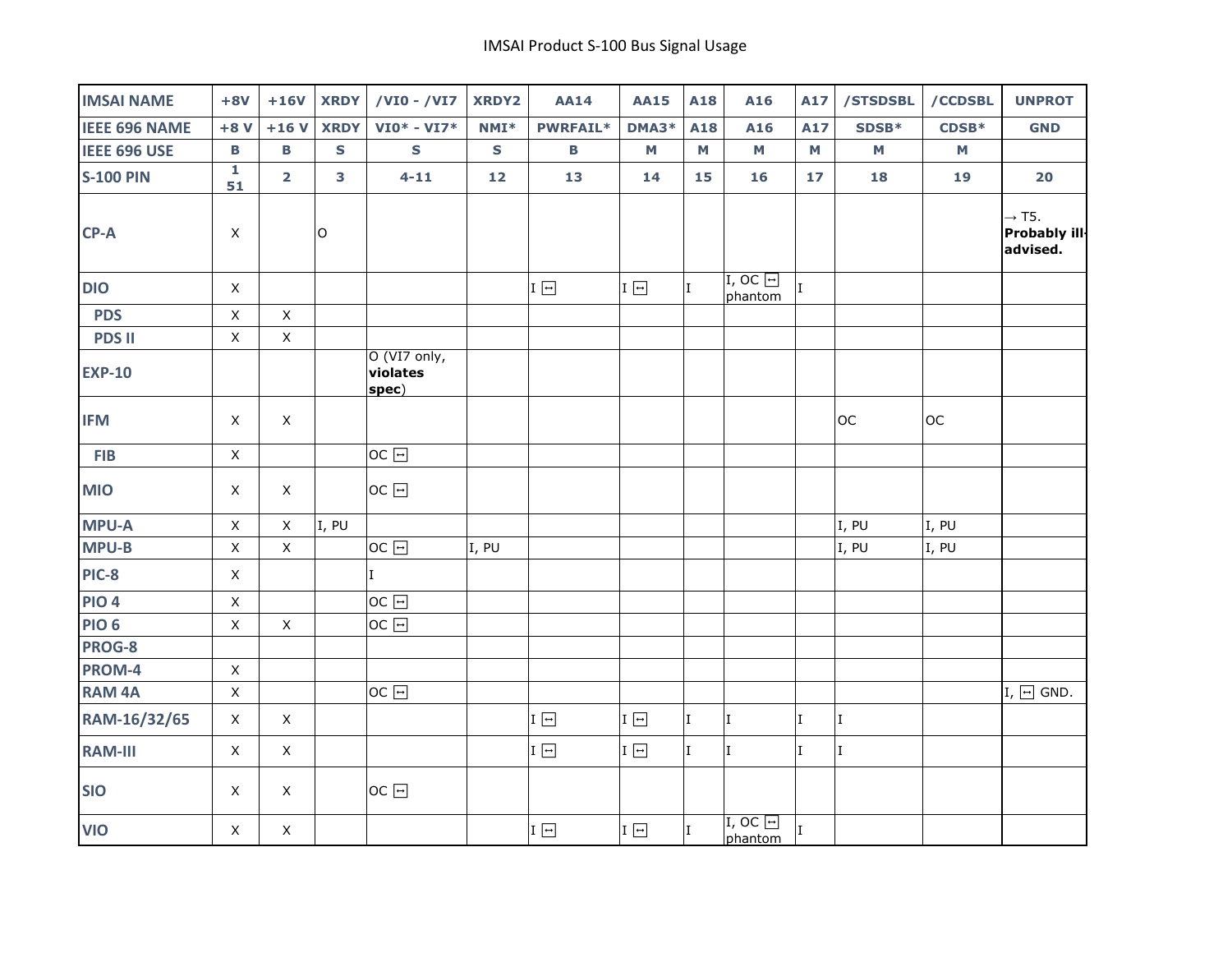| <b>IMSAI NAME</b>    | /DIDSBL                                  | /ADDR<br><b>DSBL</b>    | /DODSBL | $\Phi$ <sub>2</sub>                           | $\Phi$ <sup>1</sup>  | <b>PHLDA</b> | <b>PWAIT</b> | <b>PINTE</b>     | $AO - A15$               | <b>DO0 - DO7</b>            | <b>DIO - DI7</b>           |
|----------------------|------------------------------------------|-------------------------|---------|-----------------------------------------------|----------------------|--------------|--------------|------------------|--------------------------|-----------------------------|----------------------------|
| <b>IEEE 696 NAME</b> | <b>RFU</b>                               | ADSB*                   | DODSB*  | Ф                                             | pSTVAL*              | <b>pHLDA</b> | <b>RFU</b>   | <b>RFU</b>       | A0 - A15                 | <b>DO0 - DO7</b>            | <b>DIO - DI7</b>           |
| IEEE 696 USE         |                                          | $\mathsf{M}\phantom{M}$ | M       | В                                             | M                    | М            |              |                  | M                        | $\mathbf M$                 | $\mathsf{M}% _{0}$         |
| <b>S-100 PIN</b>     | 21                                       | 22                      | 23      | 24                                            | 25                   | 26           | 27           | 28               | 29-34 37<br>79-87        | 35 36 38-40<br>88-90        | 41-43 91-95                |
| CP-A                 | O: Force<br>local data<br>bus to<br>CPU. |                         |         | RUN sync.<br>Detects M1 state<br>(see notes). |                      | $LED+$       | $LED+$       | LED+             | $LED+$                   | I: DO5 only<br>(see notes). |                            |
| <b>DIO</b>           |                                          |                         |         |                                               |                      |              |              |                  | $I \ominus A14$ ,<br>A15 | $\mathbf I$                 | 3S                         |
| <b>PDS</b>           |                                          |                         |         |                                               |                      |              |              |                  |                          |                             |                            |
| <b>PDS II</b>        |                                          |                         |         |                                               |                      |              |              |                  |                          |                             |                            |
| <b>EXP-10</b>        |                                          |                         |         |                                               |                      |              |              |                  |                          |                             |                            |
| <b>IFM</b>           |                                          | <b>OC</b>               | loc     | Advances state<br>machine.                    |                      | ΙT           | 3S           | loc              | 3S                       | 3S                          | T                          |
| <b>FIB</b>           |                                          |                         |         |                                               |                      |              |              |                  |                          |                             |                            |
| <b>MIO</b>           |                                          |                         |         | Baud rate clock.<br>Should use / CLK<br>(49). |                      |              |              |                  | I A0-A7                  | I                           | 3S                         |
| <b>MPU-A</b>         | I, PU                                    | I, PU                   | I,PU    | $\mathsf O$                                   | $\circ$              | 3S           | 3S           | 3S               | 3S                       | 3S                          | $\bf I$                    |
| <b>MPU-B</b>         | I, PU                                    | I, PU                   | I,PU    | $\circ$                                       | $\circ$              | 3S           | 3S           | PU <sub>[-</sub> | 3S                       | 3S                          | $\mathsf{L}$               |
| <b>PIC-8</b>         |                                          |                         |         | I (see notes).                                |                      |              |              | I                | I A0-A7                  | $\rm I$                     | 3S (DI3, DI4,<br>DI5 only) |
| <b>PIO 4</b>         |                                          |                         |         |                                               |                      |              |              |                  | $\mathbf I$              |                             |                            |
| <b>PIO 6</b>         |                                          |                         |         |                                               |                      |              |              |                  | $\mathbf{I}$             |                             |                            |
| PROG-8               |                                          |                         |         |                                               |                      |              |              |                  |                          |                             |                            |
| PROM-4               |                                          |                         |         | I (see notes).                                |                      |              |              |                  | $\mathbf I$              |                             | 3S                         |
| <b>RAM 4A</b>        |                                          |                         |         |                                               |                      |              | $\rm I$      |                  | $\mathbf{I}$             | $\mathbf{I}$                | 3S                         |
| RAM-16/32/65         |                                          |                         |         | $\mathbf{I}$                                  | I: See PSYNC<br>(25) |              |              |                  | $I \Box$ A14-<br>A15     | T                           | 3S                         |
| <b>RAM-III</b>       |                                          |                         |         |                                               | I: See PSYNC<br>(25) |              | $\mathbf I$  |                  | $I \ominus AI2$<br>A15   | $\mathbf I$                 | 3S                         |
| <b>SIO</b>           |                                          |                         |         | Baud rate clock.<br>Should use / CLK<br>(49). |                      |              |              |                  | I.                       | T                           | 3S                         |
| <b>VIO</b>           |                                          |                         |         | wait clock.                                   | I: See PSYNC<br>(25) |              | $\mathbf I$  |                  | $I \ominus$ A14,<br>A15  | $\mathbf I$                 | 3S                         |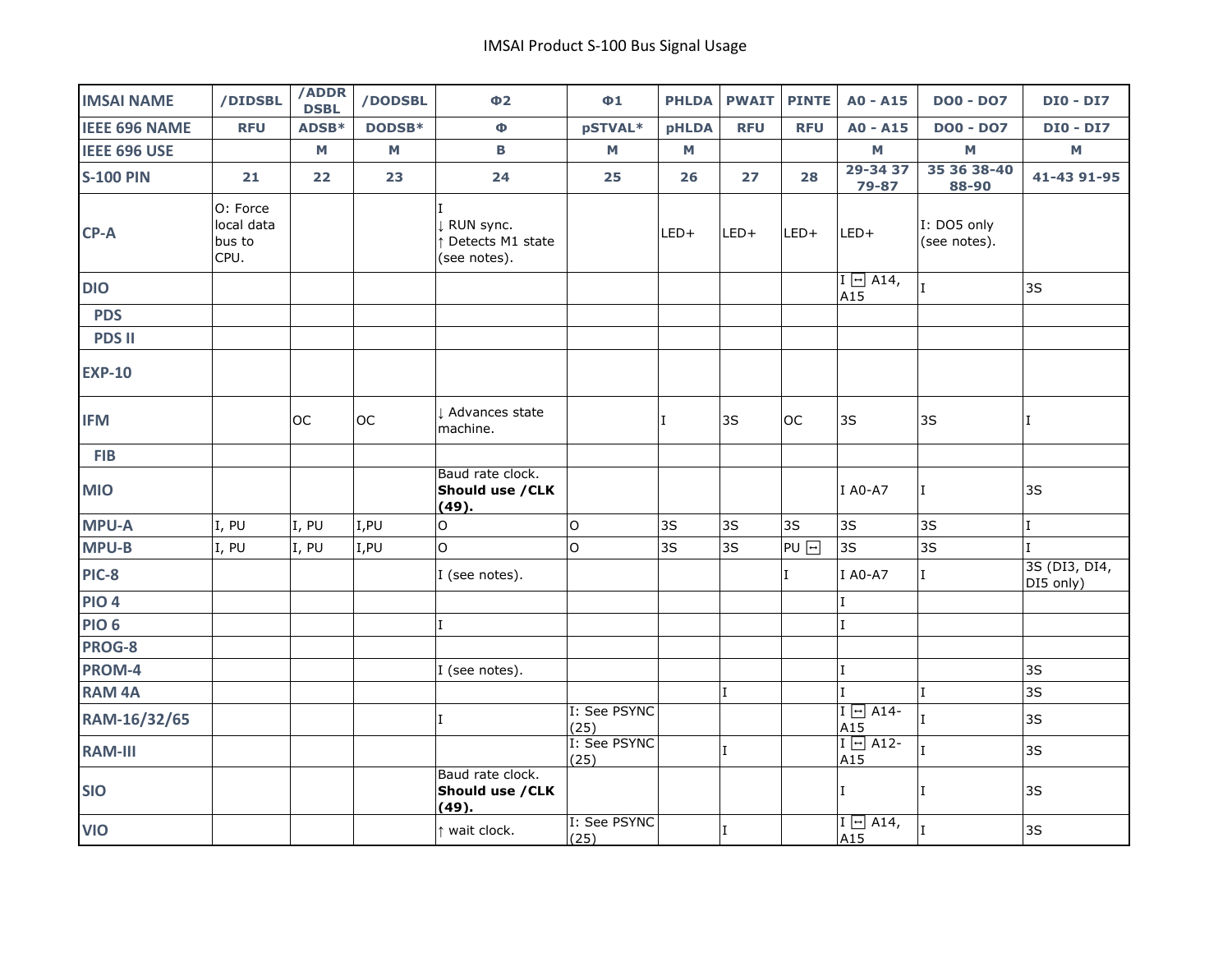| <b>IMSAI NAME</b>    | <b>SM1</b>   | <b>SOUT</b>                                                        | <b>SINP</b>             | <b>SMEMR</b>        | <b>SHLTA</b>         | /CLK         | <b>GND</b>   | $-16V$      | /SSW DSB                                                                     | /EXT CLR                                   | <b>CH GND</b> |       |       |
|----------------------|--------------|--------------------------------------------------------------------|-------------------------|---------------------|----------------------|--------------|--------------|-------------|------------------------------------------------------------------------------|--------------------------------------------|---------------|-------|-------|
| <b>IEEE 696 NAME</b> | sM1          | <b>sOUT</b>                                                        | <b>sINP</b>             | <b>SMEMR</b>        | <b>SHLTA</b>         | <b>CLOCK</b> | <b>GND</b>   | $-16V$      | <b>GND</b>                                                                   | <b>SLAVE CLR*</b>                          | DMA0*         | DMA1* | DMA2* |
| <b>IEEE 696 USE</b>  | M            | M                                                                  | $\mathsf{M}\phantom{M}$ | $\mathsf{M}\xspace$ | M                    | B            | В            | B           |                                                                              | В                                          | M             | M     | M     |
| <b>S-100 PIN</b>     | 44           | 45                                                                 | 46                      | 47                  | 48                   | 49           | 50<br>100    | 52          | 53                                                                           | 54                                         | 55            | 56    | 57    |
| $CP-A$               |              | LED+ $\vert I, \text{LED+} \vert I, \text{LED+} \vert \text{LED+}$ |                         |                     | LED+                 |              | X            |             | O: Force local<br>data bus to S-<br>100 bus.<br><b>IEEE 696</b><br>Conflict. | OC: pRESET +<br><b>EXT CLEAR</b><br>switch |               |       |       |
| <b>DIO</b>           |              | $\mathbf I$                                                        | $\mathbf{I}$            | I                   |                      | $\mathbf{I}$ | $\mathsf X$  |             |                                                                              | $\mathbf{I}$                               |               |       |       |
| <b>PDS</b>           |              |                                                                    |                         |                     |                      |              | $\mathsf X$  |             |                                                                              |                                            |               |       |       |
| <b>PDS II</b>        |              |                                                                    |                         |                     |                      |              | $\mathsf{X}$ | $\mathsf X$ |                                                                              |                                            |               |       |       |
| <b>EXP-10</b>        |              |                                                                    |                         |                     | I (violates<br>spec) |              |              |             |                                                                              |                                            |               |       |       |
| <b>IFM</b>           |              | I, 3S                                                              | <b>OC</b>               | 3S                  |                      |              | X            | $\mathsf X$ |                                                                              |                                            |               |       |       |
| <b>FIB</b>           |              |                                                                    |                         |                     |                      |              | X            |             |                                                                              |                                            |               |       |       |
| <b>MIO</b>           |              | I                                                                  | $\mathbf{I}$            |                     |                      |              | X            | $\mathsf X$ |                                                                              | $\mathbf{I}$                               |               |       |       |
| <b>MPU-A</b>         | 3S           | 3S                                                                 | 3S                      | 3S                  | 3S                   | $\mathsf O$  | $\mathsf X$  | $\mathsf X$ | I                                                                            |                                            |               |       |       |
| <b>MPU-B</b>         | 3S           | 3S                                                                 | 3S                      | 3S                  | 3S                   | $\mathsf{O}$ | $\mathsf X$  | $\mathsf X$ |                                                                              | OC, PU                                     |               |       |       |
| PIC-8                |              | $\mathbf I$                                                        |                         |                     |                      |              | $\mathsf{X}$ |             |                                                                              |                                            |               |       |       |
| <b>PIO 4</b>         |              | $\mathbf I$                                                        | $\mathbf I$             |                     |                      |              | X            |             |                                                                              | $\mathbf I$                                |               |       |       |
| <b>PIO 6</b>         |              | I                                                                  | $\mathbf{I}$            | I                   |                      |              | $\mathsf X$  | $\mathsf X$ |                                                                              |                                            |               |       |       |
| PROG-8               |              |                                                                    |                         |                     |                      |              |              |             |                                                                              |                                            |               |       |       |
| PROM-4               |              |                                                                    |                         | $\mathbf I$         |                      |              | $\mathsf X$  | $\mathsf X$ |                                                                              |                                            |               |       |       |
| <b>RAM 4A</b>        |              | $\mathsf{L}$                                                       | $\mathbf{I}$            | I                   |                      |              | $\mathsf X$  |             |                                                                              | $\mathsf{T}$                               |               |       |       |
| RAM-16/32/65         | I.           | I                                                                  | $\mathbf I$             | I                   | $\mathbf I$          |              | $\mathsf X$  | $\mathsf X$ |                                                                              |                                            |               |       |       |
| <b>RAM-III</b>       | $\mathbf{I}$ |                                                                    |                         | I                   | T                    |              | $\mathsf X$  | $\mathsf X$ |                                                                              |                                            |               |       |       |
| <b>SIO</b>           |              | $\mathbf I$                                                        | Ι.                      |                     |                      |              | X            | X           |                                                                              | I                                          |               |       |       |
| <b>VIO</b>           |              | T                                                                  | $\mathbf{I}$            |                     |                      |              | $\mathsf X$  | $\mathsf X$ |                                                                              |                                            |               |       |       |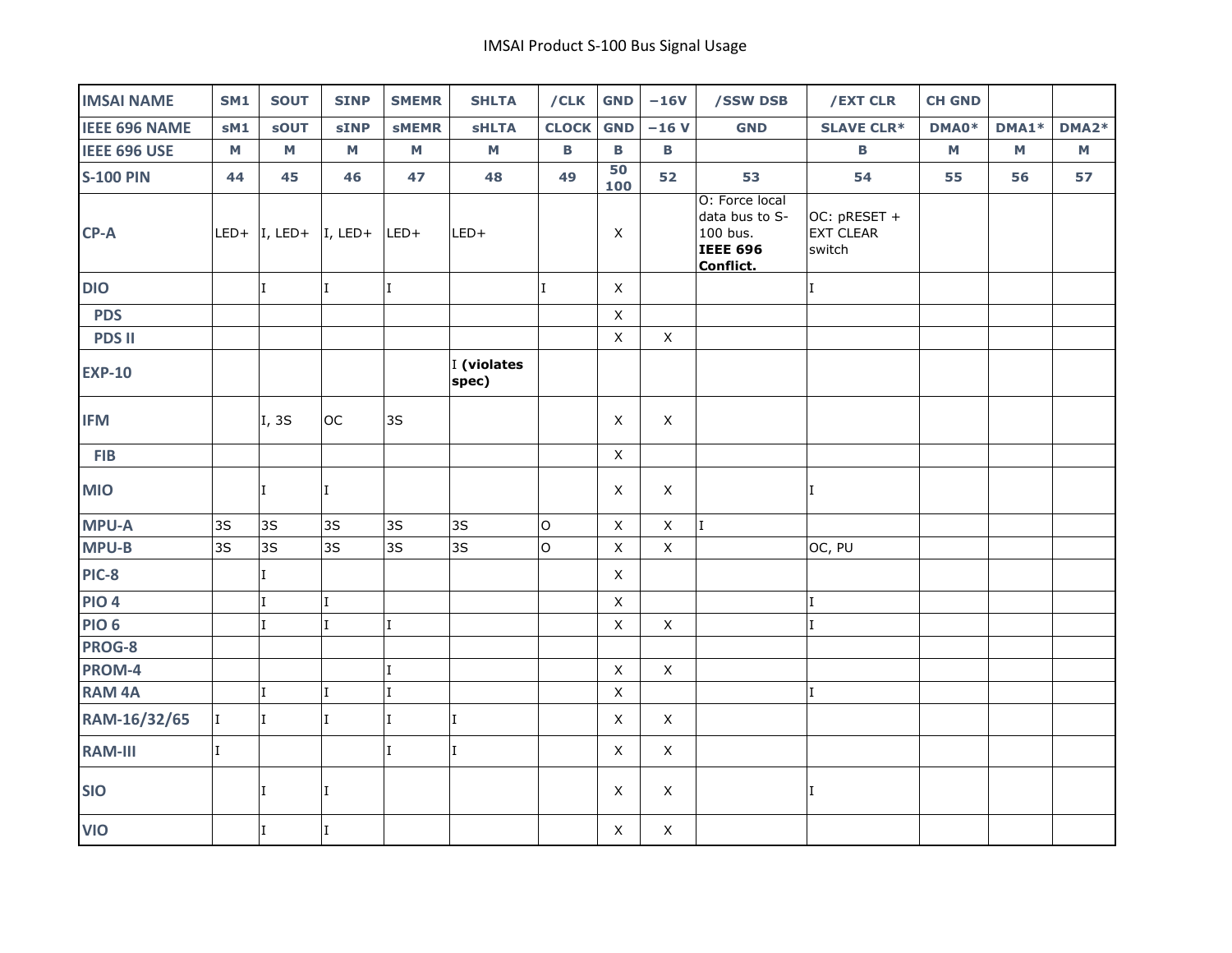| <b>IMSAI NAME</b>    |              |              |               |              | <b>AA13</b>                 | <b>AA12</b> | A19               | <b>MWRITE</b> | /PS        | <b>PROT</b>       | <b>RUN</b>   | <b>PRDY</b>  | /PINT                                   | /PHOLD                    |
|----------------------|--------------|--------------|---------------|--------------|-----------------------------|-------------|-------------------|---------------|------------|-------------------|--------------|--------------|-----------------------------------------|---------------------------|
| <b>IEEE 696 NAME</b> | sXTRQ*       | A19          | <b>SIXTN*</b> | A20 - A23    | <b>NDEF</b>                 | <b>NDEF</b> | <b>PHANTOM*</b>   | <b>MWRT</b>   | <b>RFU</b> | <b>GND</b>        | <b>NDEF</b>  | <b>RDY</b>   | $INT*$                                  | HOLD <sup>*</sup>         |
| <b>IEEE 696 USE</b>  | $\mathsf{M}$ | $\mathsf{M}$ | $\mathsf{s}$  | $\mathsf{M}$ |                             |             | M/S               | $\, {\bf B}$  |            |                   |              | ${\sf s}$    | $\mathsf S$                             | M                         |
| <b>S-100 PIN</b>     | 58           | 59           | 60            | $61 - 64$    | 65                          | 66          | 67                | 68            | 69         | 70                | 71           | 72           | 73                                      | 74                        |
| $CP-A$               |              |              |               |              |                             |             |                   | O             |            | $\rightarrow$ GND | $\circ$      |              |                                         |                           |
| <b>DIO</b>           |              |              |               |              |                             |             | $\mathbf I$       |               |            |                   |              | loc          |                                         |                           |
| <b>PDS</b>           |              |              |               |              |                             |             |                   |               |            |                   |              |              |                                         |                           |
| <b>PDS II</b>        |              |              |               |              |                             |             |                   |               |            |                   |              |              |                                         |                           |
| <b>EXP-10</b>        |              |              |               |              |                             |             |                   |               |            |                   |              |              |                                         |                           |
| <b>IFM</b>           |              |              |               |              |                             |             | OC (/REF<br>DSBL) |               |            |                   |              | $\mathbf{I}$ |                                         | $\vert$ <sub>I</sub> , oc |
| <b>FIB</b>           |              |              |               |              |                             |             |                   |               |            |                   |              |              |                                         |                           |
| <b>MIO</b>           |              |              |               |              |                             |             |                   |               |            |                   |              |              | $\boxed{\lvert \cdot \rvert}$ /VI0 (4). |                           |
| <b>MPU-A</b>         |              |              |               |              |                             |             |                   |               |            |                   | I: PU        | I, PU        | I, PU                                   | l T                       |
| <b>MPU-B</b>         |              |              |               |              |                             |             |                   | $0: $ DS      |            |                   | I: PU        | I, PU        | I, PU $\Box$ /VI7.                      | I, PU                     |
| PIC-8                |              |              |               |              |                             |             |                   |               |            |                   |              |              | lo.                                     |                           |
| <b>PIO 4</b>         |              |              |               |              |                             |             |                   | $\mathbf I$   |            |                   |              |              |                                         |                           |
| <b>PIO 6</b>         |              |              |               |              |                             |             |                   | ΙT            |            |                   |              | 3S           | OC                                      |                           |
| PROG-8               |              |              |               |              |                             |             |                   |               |            |                   |              |              |                                         |                           |
| PROM-4               |              |              |               |              |                             |             |                   |               |            |                   |              | 3S           |                                         |                           |
| <b>RAM 4A</b>        |              |              |               |              |                             |             |                   | I             | 3S         | II.               |              | 3S           | $OC$ $\Box$                             |                           |
| RAM-16/32/65         |              |              |               |              |                             |             | $\mathbf I$       | I             | I 曰        |                   | $\mathbf I$  | 3S           |                                         |                           |
| <b>RAM-III</b>       |              |              |               |              | I $\boxed{\rightharpoonup}$ | $I \Box$    | I                 | ΙI            | I          |                   | $\mathbf{I}$ | loc          |                                         |                           |
| <b>SIO</b>           |              |              |               |              |                             |             |                   | ΙT            |            |                   |              |              |                                         |                           |
| <b>VIO</b>           |              |              |               |              |                             |             | $\mathbf{I}$      |               |            |                   |              | loc          |                                         |                           |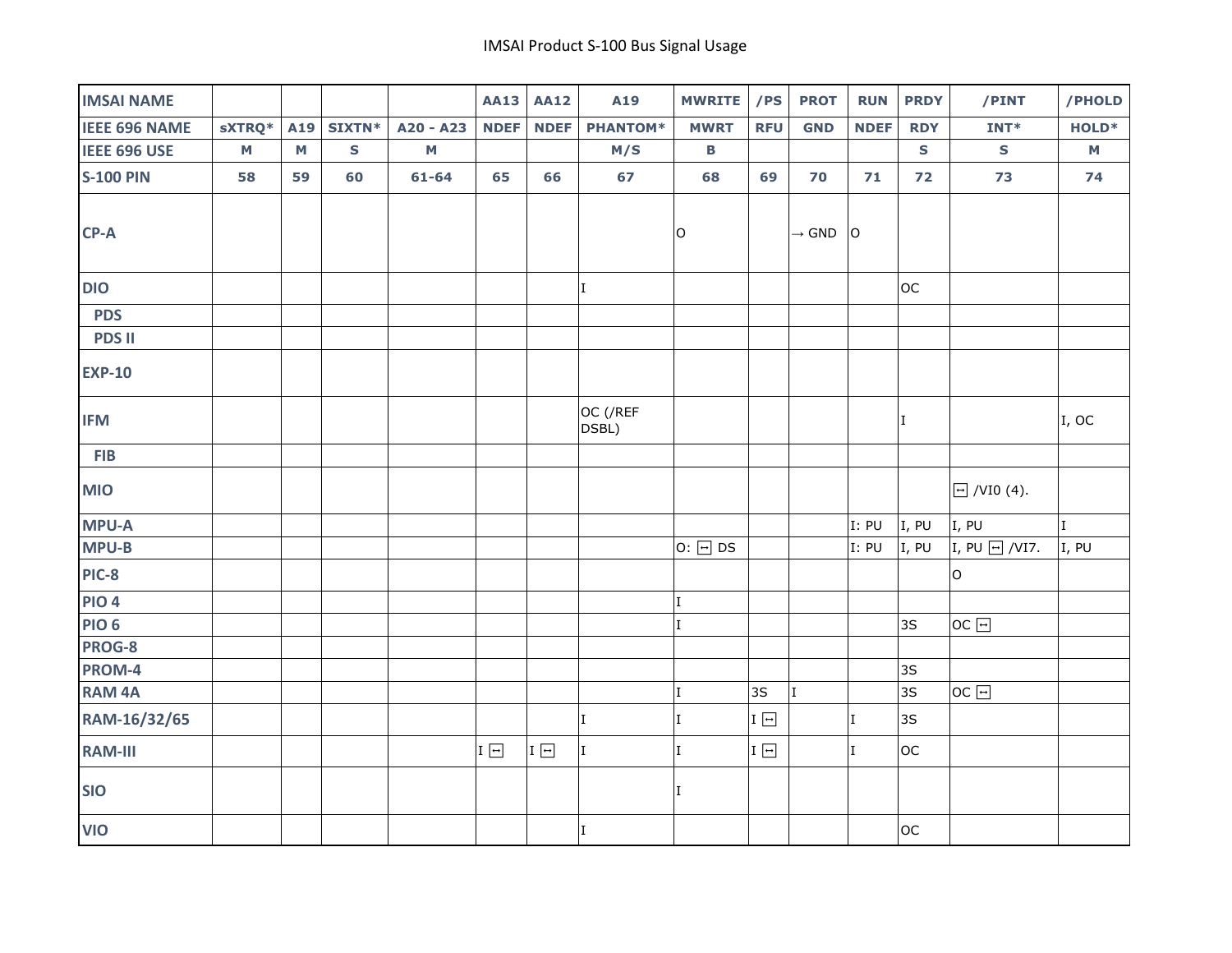| <b>IMSAI NAME</b>    | /PRESET          | <b>PSYNC</b>                                                                                              | /PWR           | <b>PDBIN</b> | <b>SINTA</b> | /SWO             | <b>SSTACK</b> | /POC             |                |
|----------------------|------------------|-----------------------------------------------------------------------------------------------------------|----------------|--------------|--------------|------------------|---------------|------------------|----------------|
| <b>IEEE 696 NAME</b> | RESET*           | <b>pSYNC</b>                                                                                              | $pWR*$         | pDBIN        | <b>sINTA</b> | sWO <sup>*</sup> | <b>ERROR*</b> | POC <sup>*</sup> |                |
| IEEE 696 USE         | в                | М                                                                                                         | M              | M            | M            | М                | S             | в                |                |
| <b>S-100 PIN</b>     | 75               | 76                                                                                                        | 77             | 78           | 96           | 97               | 98            | 99               | I/O Addressing |
| CP-A                 | OC: RESET switch | I: T detects M1 state (see<br>notes).<br>t advances instruction<br>state machine.<br>I resets switch FFs. | L              | II.          | $LED+$       | LED+             | LED+          | I.               | Upper 8 bits   |
| <b>DIO</b>           |                  |                                                                                                           | L              | $\mathbf I$  | I.           |                  |               | I                | Lower 8 bits   |
| <b>PDS</b>           |                  |                                                                                                           |                |              |              |                  |               |                  |                |
| <b>PDS II</b>        |                  |                                                                                                           |                |              |              |                  |               |                  |                |
| <b>EXP-10</b>        |                  |                                                                                                           |                | I            | I            |                  |               |                  |                |
| <b>IFM</b>           | I: 0.1µF to GND. | OC (This may be why VIO<br>claims it cannot be written $ I, 3S $<br>by DMA)                               |                | 3S           | <b>OC</b>    | 3S               |               |                  |                |
| <b>FIB</b>           |                  |                                                                                                           |                |              |              |                  |               |                  |                |
| <b>MIO</b>           |                  |                                                                                                           | I              | I.           |              |                  |               | I                | Lower 8 bits   |
| <b>MPU-A</b>         | I: 33µF to GND.  | 3S                                                                                                        | 3S             | 3S           | 3S           | 3S               | 3S            | O                |                |
| <b>MPU-B</b>         | I: 4.7µF to GND. | 3S                                                                                                        | 3S             | 3S           | 3S           | 3S               | $\Box$ GND.   | <b>OC</b>        | Upper 8 bits   |
| PIC-8                |                  |                                                                                                           | I              |              | T            |                  |               |                  | Lower 8 bits   |
| <b>PIO 4</b>         |                  |                                                                                                           | $\mathbf I$    | $\mathbf{I}$ |              |                  |               |                  | Lower 8 bits   |
| <b>PIO 6</b>         |                  | $\mathbf I$                                                                                               | $\mathbf I$    | I.           | $\mathbf I$  |                  |               |                  | Lower 8 bits   |
| PROG-8               |                  |                                                                                                           |                |              |              |                  |               |                  |                |
| PROM-4               |                  | I (see notes).                                                                                            |                |              |              |                  |               |                  |                |
| <b>RAM 4A</b>        |                  |                                                                                                           | $\mathbf I$    | $\mathbf I$  |              |                  |               |                  |                |
| RAM-16/32/65         | OC: Power-up     | $I: \uparrow$ or $\downarrow$ (PSYNC • $\Phi$ 1)<br>address latch $\boxed{\neg}$ .                        | $\overline{I}$ | $\mathbf{I}$ | $\mathbf I$  |                  |               | I                |                |
| <b>RAM-III</b>       |                  | I: $\uparrow$ or $\downarrow$ (PSYNC • $\Phi$ 1)<br>address latch $\boxed{\rightarrow}$ .                 | $\mathbf I$    | $\mathbf{I}$ |              |                  |               | I                |                |
| <b>SIO</b>           |                  |                                                                                                           | I              | I            |              |                  |               | L                | Lower 8 bits   |
| <b>VIO</b>           |                  | $I: \uparrow$ or $\downarrow$ (PSYNC • $\Phi$ 1)<br>address latch [-].                                    | $\overline{I}$ | $\mathbf I$  | $\mathbf I$  |                  |               | I                |                |